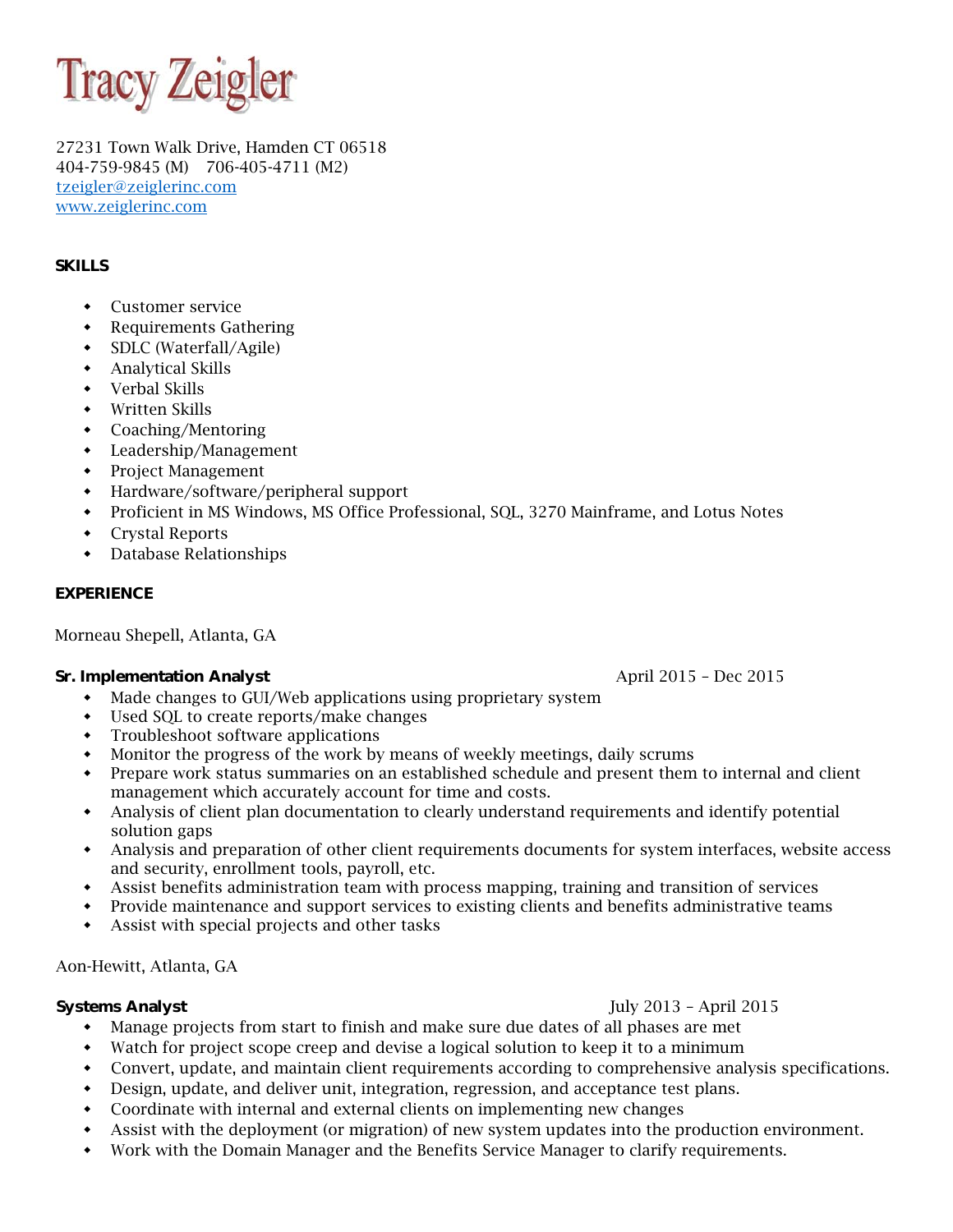- Provide service specific expertise for data, foundation, and systems analysis in the creation of analysis specifications and incorporate recommended updates to analysis based on review.
- Perform cloning activities based on analysis specifications and build strategy.
- Design test plans (unit, integration, regression, and acceptance) and incorporate recommended updates into test plans.
- Coach team members on configuration, testing, and defect management.
- Coach team members on technical and proprietary tools required to configure, test, debug, monitor, and report on system specifications.
- Review analysis and test plan documentation and evaluate the results of test execution.
- Coordinate the work of aligned setup analysts, monitor task completion, and communicate team schedule and status.
- Support production environment (defects and trends) and execute workflow and defect management.
- Create and maintain standard operating procedures.

# **Set-up Configuration Specialist July 2010 – July 2013**

- Create and review analysis documents from client requirements
- Configure client changes
- Create test plans for testing
- High level testing to ensure no major defects are in the code
- Execute test plan (including regression testing) by identifying/creating test participants and performing calculations for expected results
- Document defects when actual results do not meet expected results
- Research issues to determine if source of error is with the test data, test plan, or configuration
- Resolves issues with test cases or set-up and re-tests configuration
- Escalates issues as appropriate

# TSYS, Columbus, GA

- **Business Analyst Aug 08- Feb 2010 Aug 08- Feb 2010** 
	- Created technical design documents for programming by the Developer
	- Created Stored Procedures, Tables structures, and Database Structures
	- Liaised between Business Analyst and Developer
	- Verified requirements requested for projects
	- Monitored projects through the project life cycle
	- Analyzed scope creep on projects
	- Documented project per company protocol
	- Conduct meetings with client, sponsors, stakeholders, and design team
	- Provide updates to management and executive management

# Synovus Financial, Columbus, GA

- Assisted over 4000 end users with technical problems
- Supported bank applications
- Provided remote support to users and servers
- Provide support for computer peripherals (printers, I/O cards, monitors, etc.)
- Created/delete end users using LDAP protocol
- Maintained first call resolution
- On call rotation
- Installed new PC's and peripherals

**Helpdesk Analyst** Oct 2006- Aug 2008